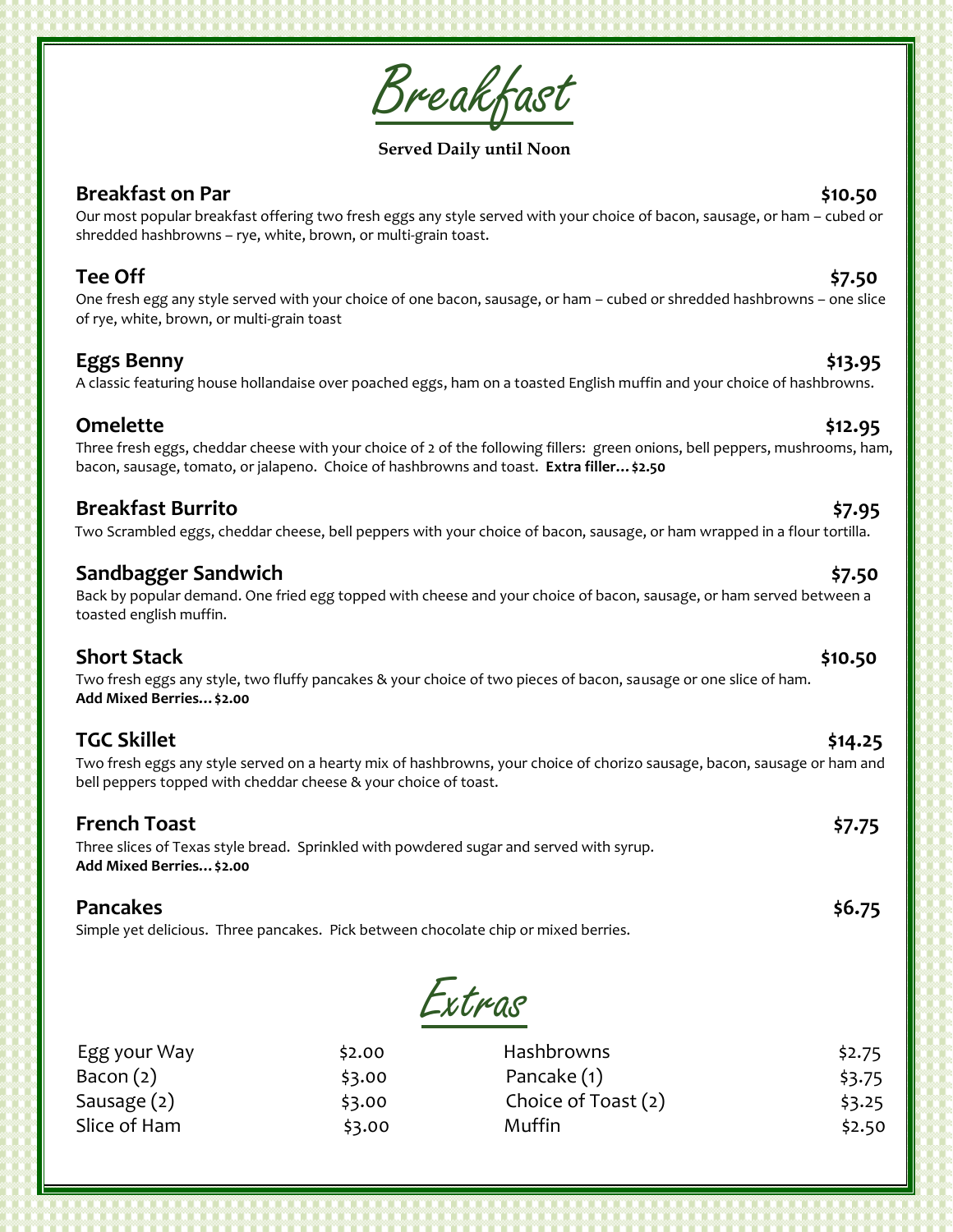Burgers, Sandwiches & More

## **\*ALL OPTIONS INCLUDE FRIES\***

| <b>TGC Classic</b><br>5 oz. All Beef patty, burger sauce, lettuce, tomato and onion.<br>Add Bacon \$2.50 Add Cheese \$1.25                                                                                                                                                                        | \$14.95 |
|---------------------------------------------------------------------------------------------------------------------------------------------------------------------------------------------------------------------------------------------------------------------------------------------------|---------|
| <b>TGC Whistle Dog</b><br>Jumbo dog grilled and served with cheese and bacon.                                                                                                                                                                                                                     | \$11.95 |
| <b>Steak Sandy</b><br>5 oz Steak grilled to your liking, sauteed mushrooms and onions, swiss cheese and chipotle mayo!                                                                                                                                                                            | \$18.00 |
| Denver Sandwich (Served all day!)<br>Your choice of bacon or ham works its way in with scrambled egg, green onion, cheese and tomato between two slices of<br>toast of your choice.                                                                                                               | \$10.50 |
| <b>The Clubhouse</b><br>With your choice of grilled or crispy chicken, our Classic Clubhouse comes with shaved ham, bacon, lettuce, sliced tomatoes,<br>mayo & cheddar cheese you really can't go wrong! Layered, and served between three slices of rye, white, brown, or multi-<br>grain toast. | \$15.95 |
| <b>The Rueben</b><br>Piled high with corned beef, sauerkraut topped with swiss and sauce served on rye. Grilled to perfection.                                                                                                                                                                    | \$15.95 |
| <b>Chicken Caesar Wrap</b><br>A classic salad with creamy ceaser dressing. Your choice of crispy or grilled chicken.                                                                                                                                                                              | \$15.95 |
| <b>Sandtrap Tacos</b><br>2 flour tortillas loaded with cajun shrimp, cheese, avocado, house made salsa and pickled red onion. Ole!                                                                                                                                                                | \$14.95 |
| <b>Chicken Souvlaki</b><br>Grilled chicken breast wrapped in a pita, topped with Greek salad and house tzatziki sauce. Opa!                                                                                                                                                                       | \$15.95 |
| Fish & Chips<br>One piece of beer battered haddock, served with house slaw, fries and tartar sauce.<br>Extra Piece \$6.00                                                                                                                                                                         | \$12.95 |
| <b>Fresh Deli Sandwich</b><br>*FRIES NOT INCLUDED*<br>Choose from Egg salad, Corn Beef, Ham and cheese or B.L.T served on your choice of bread. Served with a pickle spear.                                                                                                                       | \$6.00  |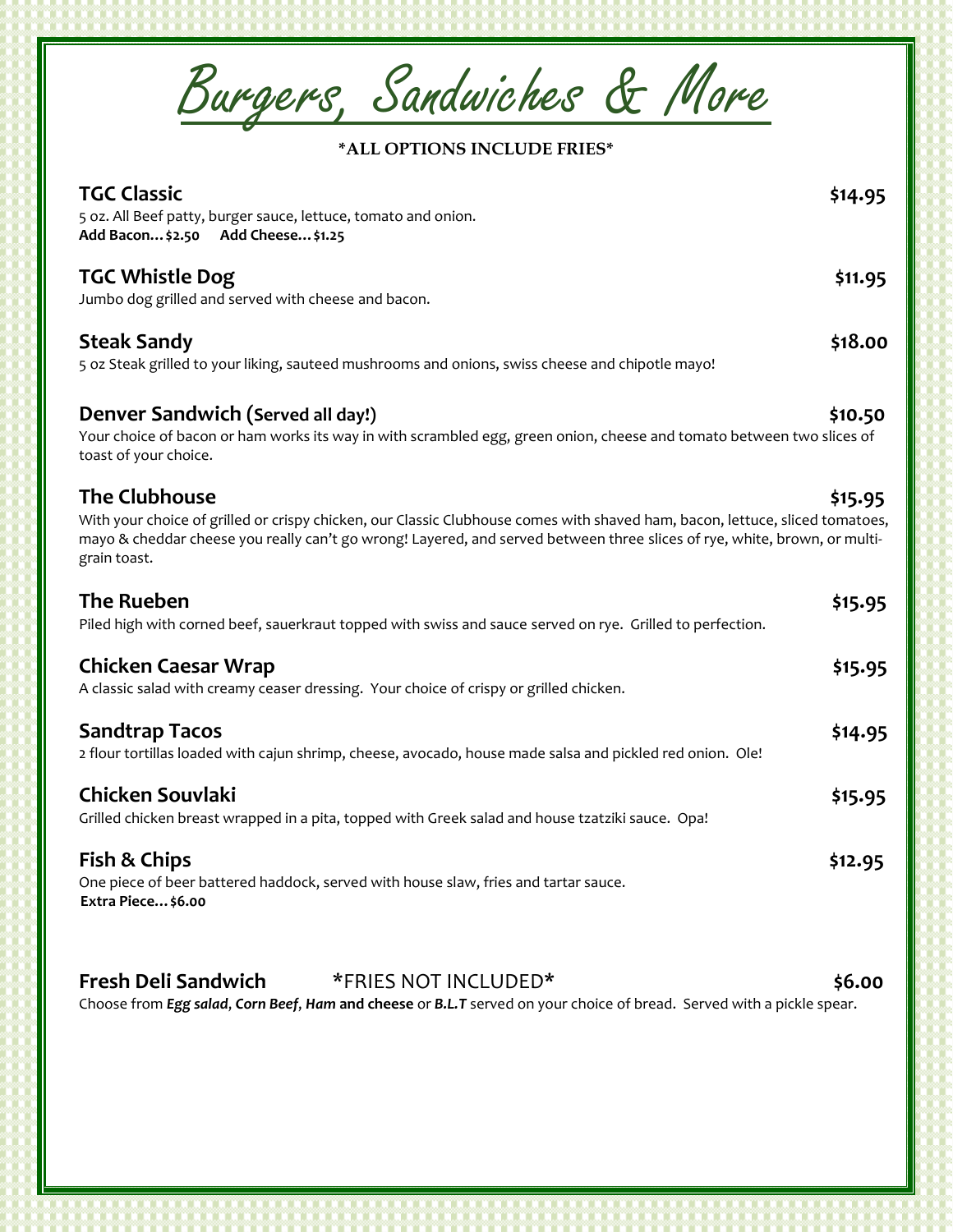# Soup & Salads

# **TGCaesar \$10.95**

Crisp romaine lettuce, parmesan cheese, & bacon bits tossed together in our creamy caesar dressing. **Add chicken for \$3.25**

# **Greek Salad \$10.95**

Chili Cheese Dog.... \$8.95 A medley featuring cucumber, red onion, tomato, bell pepper, kalamata olives, feta cheese and oregano vinagrette**. Add chicken for \$3.25**

# **Taco Salad \$13.25**

The best excuse to pick salad. We load our house shells with shredded lettuce, taco beef, cheese, tomato, jalapenos, green onion and dress it with salsa and sour cream!

# **Soup of the Day**  $\leq 6.50$

Ask server about our soup of the day! Served with a side of toast.

Appetizers & Snacks

| On the Green Nacho Platter<br>A generous portion of corn tortilla chips topped with a blanket of cheese, peppers, green onions, and tomatoes. Served with<br>salsa & sour cream. Serves 3-4 people.<br>Add your choice of chicken or beef for only \$3.25 | \$13.95 |
|-----------------------------------------------------------------------------------------------------------------------------------------------------------------------------------------------------------------------------------------------------------|---------|
| <b>Chicken Strips</b><br>Easy pick here! 5 strips. Served with your choice of sauce. Winner!                                                                                                                                                              | \$12.75 |
| <b>One Pound of Wings</b><br>Available flavours; Salt & Pepper, BBQ, Hot, Lemon Pepper, sweet chili or honey garlic.                                                                                                                                      | \$13.95 |
| Poutine<br>Fries and cheese curds all dressed up with our beef gravy. It's a meal!                                                                                                                                                                        | \$9.25  |

Sides

| Fries                     | \$5.00 | Side Caesar Salad | \$6.25 |
|---------------------------|--------|-------------------|--------|
| <b>Sweet Potato Fries</b> | \$6.00 | Side Greek Salad  | \$6.25 |
| <b>Onion Rings</b>        | \$5.00 | Cup of Soup       | \$4.25 |
| Gravy                     | \$3.00 |                   |        |